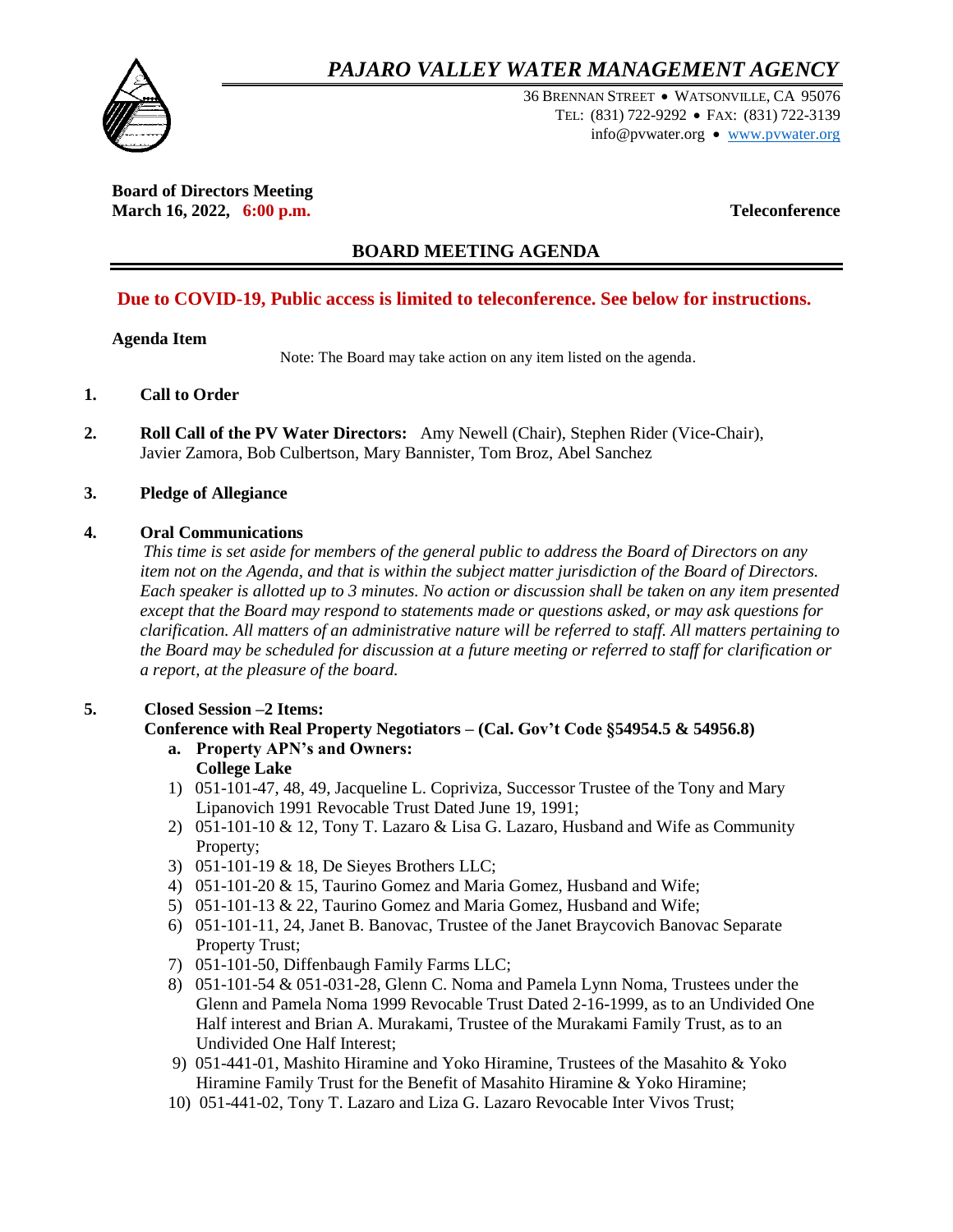- 11) 051-441-11 & 04, Frank W. Capurro, as Successor Trustee of the Capurro Survivor's Trust UAD June 6, 1984, as to an undivided Twenty Five Percent Interest, Frank W. Capurro, as Successor Trustee of the Capurro Bypass Trust UAD June 6, 1984, as to an Undivided Twenty Five Percent Interest, Paul A. Scherer, An Unmarried Man, an Undivided Twenty Five Percent Interest and John R. Scherer, An Unmarried Man, an Undivided Twenty Five Percent Interest;
- 12) 051-441-12, Jessie Maragoni, Trustee of the Maragoni Surviving Spouse "A" Trust;
- 13) 051-441-24, David Vasquez and Elia E. Vasquez, Husband and Wife as Joint Tenants;
- 14) 051-441-27 & 28, The Roman Catholic Bishop of Monterey, California, A Corporation;
- 15) 051-651-05 & 01, F. Allen Harryman and Janice C. Harryman, as successor co-trustees of the Janet Imwalle Trust dated February 10, 1994 , subject to exception from Preliminary Title Report

## **Pipeline:**

- 1) 018-341-25, Harvest Drive Properties, LLC
- 2) 051-221-02, Jorge Olivarez and Maria C. Olivarez, Husband and wife as Community Property with Right of Survivorship
- 3) 051-221-26, Ag Land, Inc., A California Corporation
- 4) 051-221-30, Ag Land, Inc., A California Corporation
- 5) 051-221-32, Coast Cooling, Inc., A California Corporation
- 6) 051-221-33, Taurino Gomez and Maria Gomez, Husband and Wife, as Joint Tenants
- 7) 051-221-34, Del Mar Farms, A California General Partnership
- 8) 051-741-01, V. R. Walker Co., An Illinois Corporation
- 9) 051-741-03, Shikuma Properties, LLC
- 10) 051-741-05, Richard J. Peixoto, A Married Man, as His Sole and Separate Property
- 11) 051-741-06, Brian F. Maridon, As Trustee of the Brian F. Maridon Trust Dated April 1994 As To An undivided 66.97% Interest and Russel J. Maridon and Stephanie Maridon, As Trustees for the Russel and Stephanie Maridon Family Trust Dated April 1994 As To An Undivided 33.03% Interest
- 12) 051-741-07, Randolph K. Repass and Sally-Christine Rodgers 1996 Revocable Trust Dated 6/26/96, Randolph K. Repass and Sally-Christine Rodgers as Trustees, an Undivided 55% Interest and Randolph K. Repass and Sally-Christine Rodgers, Trustees of the Kent-Harris Repass 2020 Irrevocable Trust Dated November 20, 2020, an Undivided 45% Interest
- 13) 052-243-01, JAL Berry Farms, LLC, A California Limited Liability Company, Subject to Exceptions in Preliminary Title Report
- 14) 052-243-10, Lakeside Organic Gardens, LLC, A California Limited Liability Company
- 15) 052-243-15, Watsonville Exchange, Inc., A California Corporation
- 16) 052-243-16, Watsonville Exchange, Inc., A California Corporation
- 17) 052-243-17, Lakeside Organic Gardens, LLC., A California Limited Liability Company
- 18) 052-243-18, Lakeside Organic Gardens, LLC.,A California Limited Liability Company
- 19) 052-243-20, 21, West Coast Pre-Cooling Watsonville, LLC
- 20) 052-272-01, John Martin Colendich, A Married Man, AS His Sole and Separate Property; Kara Therese Colendich, A Single Woman, As Her Sole and Separate Property; Connie A. Vukasovich-Haines and Jeanne L. Vukasovich, Trustee of Trust B Under the John M. Vukasovich and Virginia Vukasovich Revocable Living Trust Under Agreement Dated June 5, 2992, Dianna V. Hersch, A Married Woman, As Her Sole and Separate Property; Martin John Vukasovich, A Single Man, As His Sole and Separate Property; Jeanne Vukasovich, Trustee, or Her Successor(s) of the Jeanne Vukasovich 2016 Revocable Trust Dated 12/14/2016; and George W. Haines and Connie A. Vukasovich-Haines, Trustees, or Their Successor(s), of the Haines 2020 Revocable Trust Dated October 28, 2020, all As Their Respective Interests Appear of Record
- 21) 052-371-01, 02, JAL Berry Farms LLC, A California Limited Liability Company, subject to Exceptions from Preliminary Title Report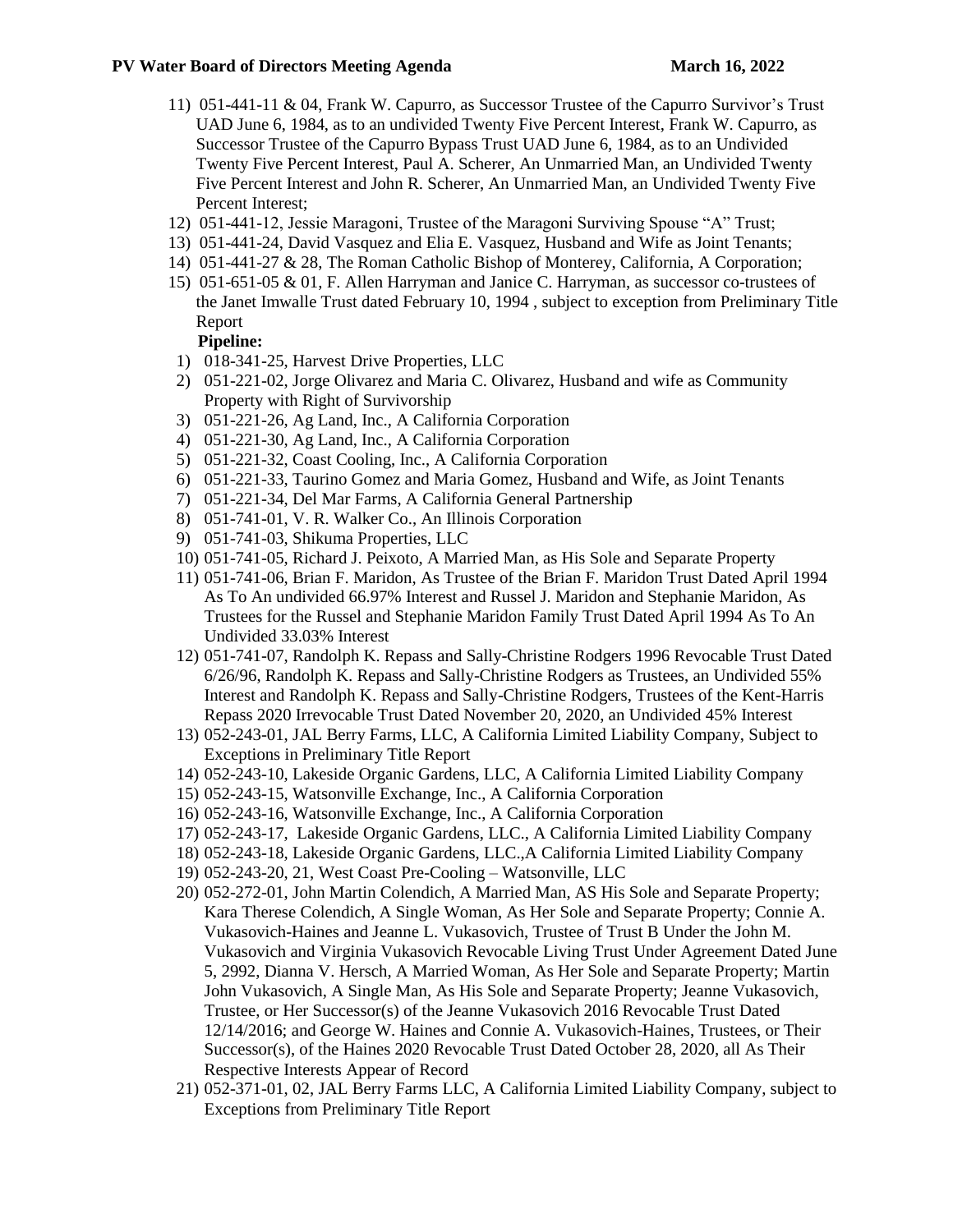## **PV Water Board of Directors Meeting Agenda March 16, 2022**

- 22) 052-581-04, Martin Kulish, Trustee of the Domacin Family Trust Dated September 3, 2012, An Undivided Ninety-Two and A Half (92.5%) Interest and Martin Kulish, Trustee of the Luce Domacin Qualified Domestic Trust, Established January 8, 2015, An Undivided Seven and A Half Percent (7.5%) Interest
- 23) 052-581-06, Hoover (CA) LLC, A Delaware Limited Liability Company Doing Business In The State Of California as Hoover Farm LLC, Subject to Exception from Preliminary Title Report
- 24) 052-581-09. David Frederick Willoughby, Successor Trustee of the Jeannette F. Willoughby 1999 Trust Dated 12/30, 1999, As To An Undivided 7.54% Interest, Subject to Exception from Preliminary Title Report, Christopher Michael Willoughby, As To An Undivided 46.23% Interest and David Frederick Willoughby, As To An Undivided 46.23% Interest

**Agency Negotiators:** Brian Lockwood, Richard Smith **Under Negotiation:** Price, terms of payment or both

 **b**. **Property**: Arnold (CA) LLC, A Delaware Limited Liability **Agency Negotiators**: General Manager and Agency Counsel **Under Negotiation:** Terms of Payment and Agreement for Use of Well

## **Open Session (anticipated to resume at 7 p.m.)**

**Report on Closed Session** 

## **6. Director Comments**

**7. Counsel Report**

## **8. General Manager Report**

## **9. Consent Agenda**

*All items appearing on the Consent Agenda are recommended actions which are considered to be routine and will be acted upon as one consensus motion. Any items removed will be considered immediately after the consensus motion. The Board Chair will allow public input prior to the approval of the Consent Agenda.* 

- A. Adopt Resolution 2022-05 Re-Authorizing Remote Teleconference Meeting of the Legislative Bodies of the Pajaro Valley Water Management Agency Pursuant to Brown Act Provisions
- B. Approve February 16, 2022 Minutes
- C. Approve Financial Reports
- D. Approve SB 114 Supplemental Paid Sick Leave
- E. Adopt Resolution 2022-06, Authorizing Representatives to Sign and Act for the Pajaro Valley Water Management Agency at Mechanics Bank
- F. Approve Amendment #1 with Fedak & Brown, LLP, for Financial Auditing Services through Fiscal Year June 30, 2026 in an amount not to exceed \$125,067
- G. Approve Engagement with Fedak & Brown, LLP, for Annual Audit Services for Fiscal Year Ending June 30, 2022
- H. Adopt Resolution 2022-07, Designating General Manager, or Designee, as the Authorized Representative to file an Application and Execute Agreements with the California Department Conservation for a 2022 Multibenefit Land Repurposing Grant Program Grant
	- 1. Introduction by staff
	- 2. Questions from Board
	- 3. Public comment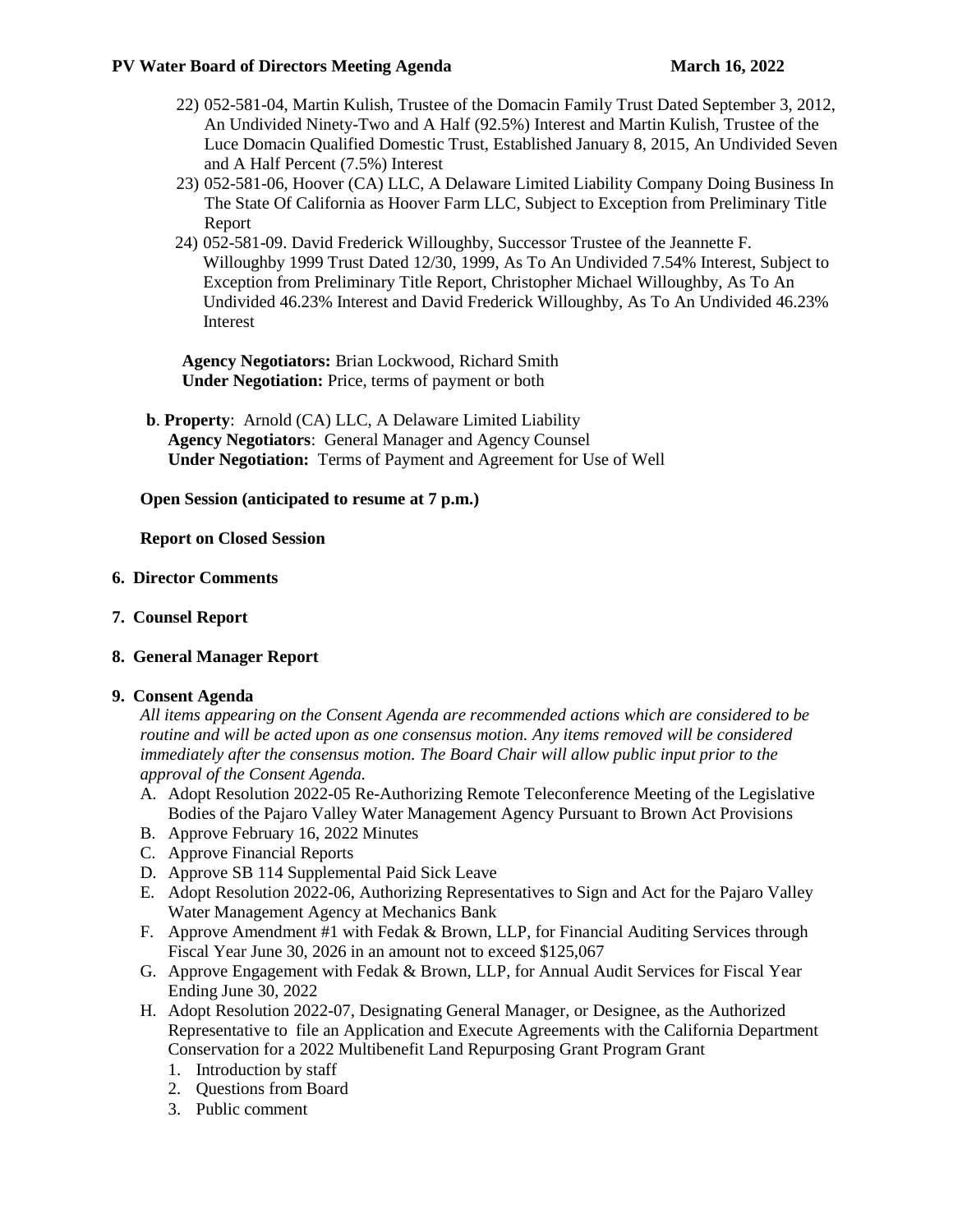## **PV Water Board of Directors Meeting Agenda March 16, 2022**

- 4. Board discussion and deliberations
- 5. Board action

## **10. Informational Items**

- A. Basin Management Plan Implementation Update
- B. Receive Summary of the Sustainable Groundwater Management Act (SGMA) Annual Report, Water Year 2021

## **11. Discussion and/or Action Items**

- A. Consider Resolution 2022-08, Finding, Determining, and Declaring that the Public Interest and Necessity Require the Acquisition of Interests in Certain Real Property (Assessor's Parcel Numbers 051-101-50; 051-101-13, 15, 20 & 22; 051-651-01 & 05; and 051-101-10 & 12 and 051-441-02) by Eminent Domain
	- 1. Introduction by staff
	- 2. Questions from Board
	- 3. Public comment
	- 4. Board discussion and deliberation
	- 5. Board action

## **12. Monthly Reports/Presentations**

- A. Facility Operations Report
	- 1. Receive 2022 Supplemental Water Production Monthly Summary Report
- B. Board Committee Reports available at [www.pvwater.org](http://www.pvwater.org/)
- C. Public Outreach Update

## **13. Correspondence**

## **14. Future Meetings**

- A. Project & Facility Operations Committee, Wednesday, March 30, 2022, 3:00 p.m. Teleconference
- B. Grower's Meeting, Tuesday, April 12, 2022, 10 a.m., Civic Plaza, Room A, 275 Main Street, Watsonville, Ca
- C. Administration & Finance Committee, Tuesday, April 12, 2022, 3:00 p.m., Teleconference
- D. Board of Directors Meeting, Wednesday, April 20, 2022, 7:00 p.m., Teleconference
- E. Project & Facility Operations Committee, Wednesday, April 27, 2022, 3:00 p.m., Teleconference

## **Adjournment**

#### **NOTES**

*The City Council Chambers is an accessible facility. If you wish to attend a meeting and you will require assistance in order to attend and /or participate, please call the Agency at (831) 722-9292 in advance of the meeting and every effort made to accommodate your attendance and participation.*

*This agenda is subject to revision and maybe amended prior to the scheduled meeting. If amended, a Final Agenda to be posted at PV Water, 36 Brennan Street, Watsonville and at the location where meeting will be held, 72 hours prior to the meeting. Copies of the Final Agenda will be available at the Board Meeting. This Agenda shall be made available upon request in alternative formats to persons with a disability, as required by the Americans with Disabilities Act of 1900 (42 U.S.C. Sec. 12132) and the Ralph M. Brown Act (Cal. Govt. Code Sec. 54954.2). Persons requesting a disability-related modification or accommodation should contact PV Water Board Secretary at (831) 722-9292 during regular business hours at least 24 hours prior to the time of the meeting.*

*Agenda documents are available for review, on the Monday following posting of the agenda, in person at PV Water, 36 Brennan St. Watsonville, or on the website[: https://www.pvwater.org/board-and-committees/director-agendas.php](https://www.pvwater.org/board-and-committees/director-agendas.php)*